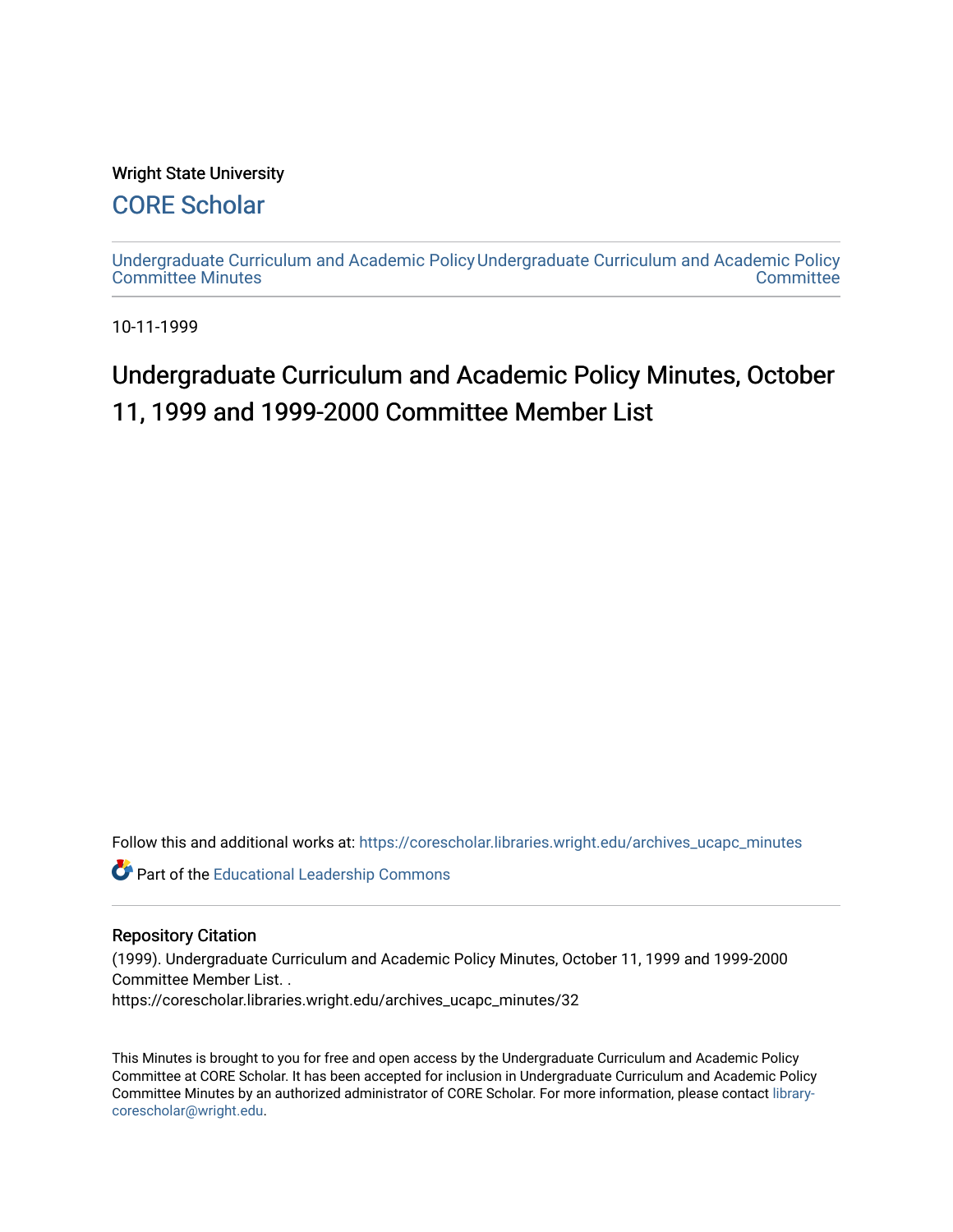# **Undergraduate Curriculum and Academic Policy Committee**

## **1999-00 Committee Members**

**Carol Holdcraft, College of Nursing and Health (Chair) Tom Sav, College of Business and Administration Beth Basista, College of Science and Mathematics Patricia Renick, College of Education and Human Services Mark Sirkin, College of Liberal Arts Prabhakr Maeti, College of Engineering and Computer Science Roy Vice, College of Liberal Arts Richard Mercer, College of Science and Mathematics Jeanne Fraker, University Division Jan Maxwell, University Library David Barr, Faculty President Beth Wirick, Student Government Emily Acosta, Student Government**

**[UCAPC HOME](http://www.wright.edu/ucapc/index.htm)**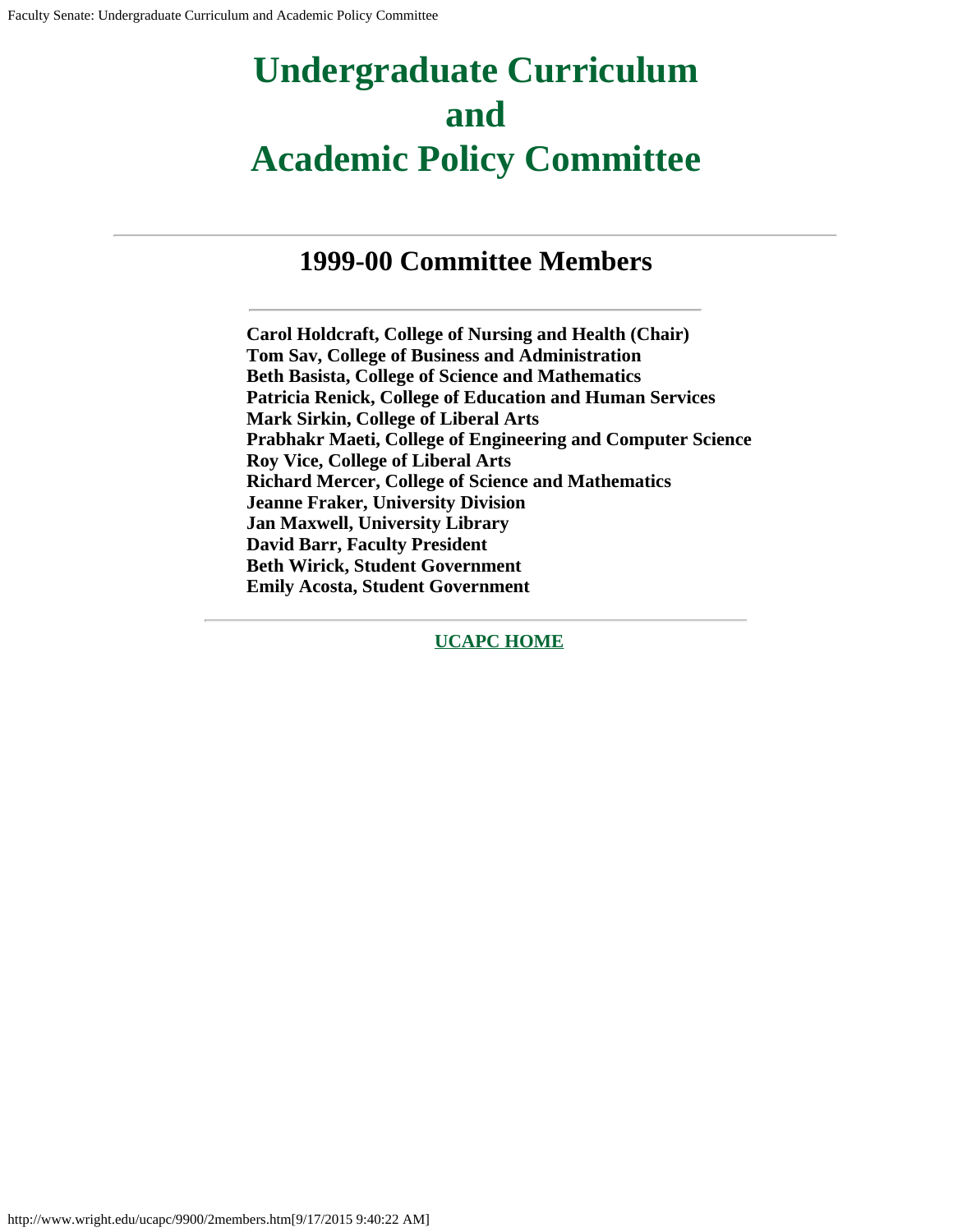# **Undergraduate Curriculum and Academic Policy Committee**

## **Minutes of October 11, 1999 Meeting**

**Present:** Carol Holdcraft, Richard Mercer, Patricia Renick, Mark Sirkin, Tom Sav, Roy Vice, Jeanne Fraker (University College), Jan Maxwell (Library), Beth Wirick (student rep), Tim Donofrio (Registrar's Office)

**Minutes:** Minutes of May 19, 1999 were approved as distributed. Members introduced themselves. The schedule of future meetings was approved with a change from January 17 (a university holiday) to January 24. The meeting schedule will be distributed across campus.

#### **Course Inventory Requests/Course Modification Requests:**

CEHS: The chair approved over the summer quarter: RHB 228, RHB 229, RHB 230, RHB 101, RHB 102, RHB 103, EDL 301.

CECS: The chair approved over the summer quarter: HFE 195, HFE 300, HFE 301, HFE 302, HFE 306, HFE 307, HFE 431, HFE 450, HFE 451, HFE 451L, HFE 456L, HFE 465, HFE 471, HFE 472, HFE 473, HFE 474, HFE 475, HFE 480, HFE 481, HFE 482, HFE 499.

COSM: The chair approved over the summer quarter: CHM 345, STT 461, STT 462.

#### **Program Changes:**

CEHS: BS in Organizational Leadership was approved by Faculty Senate at its last meeting with a "friendly amendment" substitution of MGT 473 & MGT 480 for MGT 422 & MGT 424 per request of management department.

#### **Old Business:**

Status of ad hoc committee: Manley Perkel has been appointed chair of Mathematics department. He will be invited to share the progress being made on addressing concerns related to math placement.

#### **New Business:**

### **Alternative to X grade proposal: Undergraduate Petitions Council**

The committee received a proposal from Undergraduate Petitions Council to develop a grade or symbol to be assigned to a student who never attends a particular class they are registered for rather than use of the X grade which counts as an F in student GPA. After lengthy discussion, it was decided to collect more information on this issue from: Petitions Council chair, Registrar's Office. The issue will be